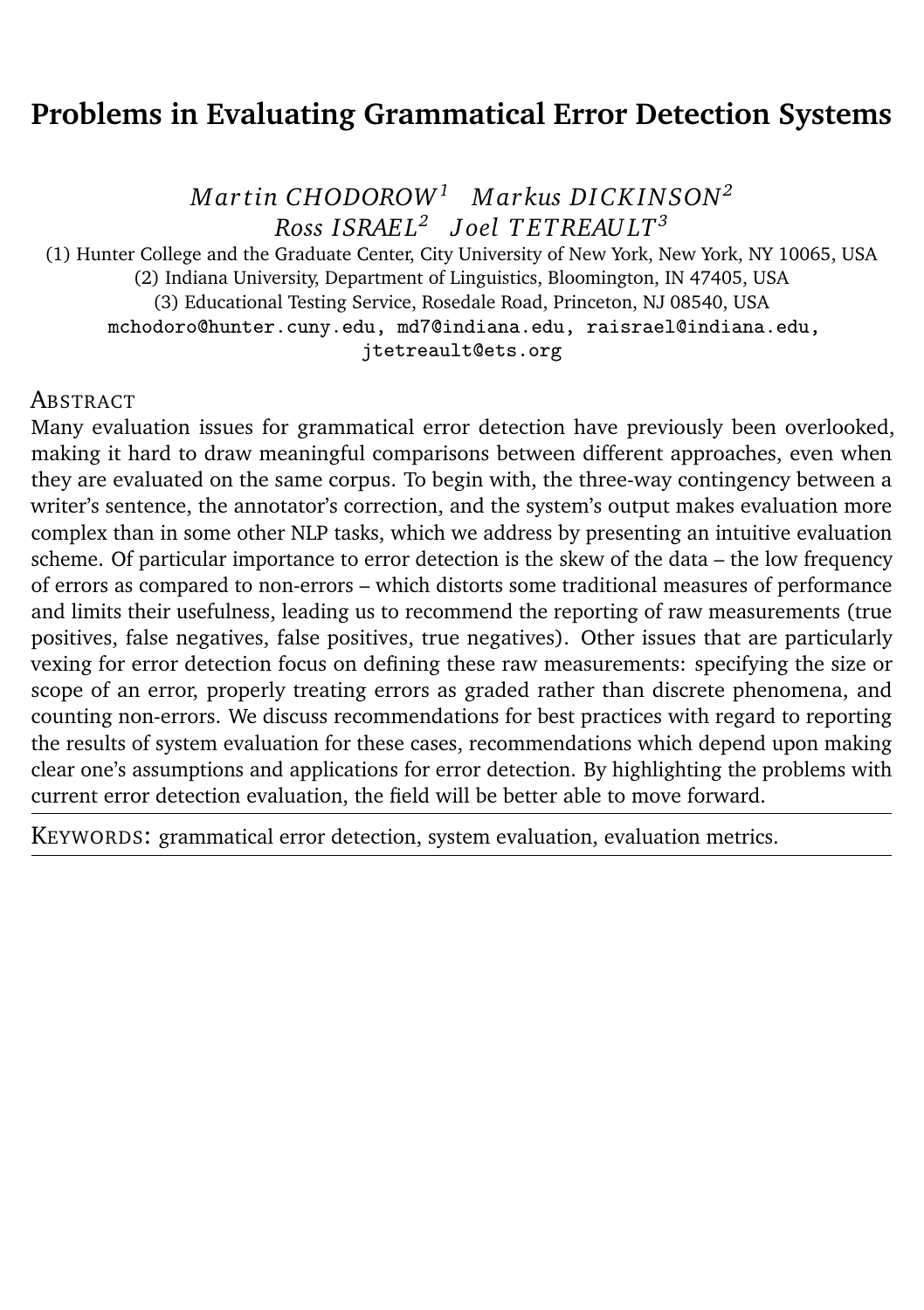## **1 Introduction**

With hundreds of millions of people worldwide learning second, or even third, languages [\(Leacock et al., 2010\)](#page-14-0), there is a large and growing need for NLP systems that automatically detect and correct the grammar and word usage errors that learners make. In response to this need, NLP researchers have developed tools to target errors involving articles [\(Han et al.,](#page-14-1) [2006\)](#page-14-1), prepositions [\(Tetreault and Chodorow, 2008b\)](#page-16-0), particles [\(Dickinson et al., 2011\)](#page-13-0), verb forms [\(Lee and Seneff, 2008\)](#page-14-2), and collocations [\(Dahlmeier and Ng, 2011\)](#page-13-1). Research in this field has surged over the last few years, culminating notably in two recent "Helping Our Own" (HOO) Shared Tasks [\(Dale and Kilgarriff, 2010\)](#page-13-2) and [\(Dale et al., 2012\)](#page-13-3), which are concerned with automated error correction in texts authored by non-native speakers of English. However, despite this high level of activity and interest, there is relatively little consensus on how best to evaluate grammatical error detection/correction systems. This makes it hard to measure performance and compare systems, which is essential for progress in the field.

The goal of this paper is to draw attention to the many evaluation issues in error detection that have largely been overlooked in the past and which make it hard to draw meaningful comparisons between different approaches, even when they are evaluated on the same corpus. Of particular importance is the skew of the data – the low frequency of errors as compared to non-errors – which distorts some traditional measures of performance and limits their usefulness. Many issues in evaluation remain outside the scope of this paper, and we will not have recommendations for every problem that we discuss. However, we feel that highlighting the problems will help to move the field forward.

The lack of consensus in evaluation is due, in large part, to the nature of the error detection task. Consider [\(1a\)](#page-1-0), a sentence that a learner of English might write. $^1$  $^1$  It could be corrected by a human annotator or a system as [\(1b\)](#page-1-1), [\(1c\)](#page-1-2), [\(1d\)](#page-1-3), or any number of other grammatical variants.

- <span id="page-1-2"></span><span id="page-1-1"></span><span id="page-1-0"></span>(1) a. Book of my class inpired to me.
	- b. A book in my class inspired me.
	- c. Books for my class inspired me.
	- d. The books of my class were inspiring to me.

<span id="page-1-3"></span>How we count the number, type, and scope of errors in the learner's sentence depends on the relation between what was written and the annotator's correction. However, on the task of error detection, how we score the performance of an NLP system depends on the relation between the system's output and **both** the learner's sentence and the annotator's correction. This three-way contingency makes the evaluation inherently more complex than in some other NLP tasks where the only comparison is between system and annotator. In Section [3.1,](#page-3-0) we describe the standard measures of system performance (Accuracy, Precision, Recall, F-measure), and in Section [3.2,](#page-3-1) we map a three-way contingency table of matches and mismatches among writer, annotator, and system onto the standard evaluation measures. Section [3.3](#page-4-0) examines general problems that arise in using these measures, and Section [3.4](#page-7-0) describes the variety of

<sup>&</sup>lt;sup>1</sup>For the sake of simplicity, we use constructed examples of grammatical errors to illustrate the evaluation issues discussed in this paper. One example of a sentence with grammatical errors, taken from the first Helping Our Own Shared Task [\(Dale and Narroway, 2011\)](#page-13-4), is: *First of all, we focus on an analysis on sentences in product reviews regarding the two views: personal and impersonal views.* where *analysis on* can be corrected to *analysis of*, *regarding the two* can be corrected to *regarding two* and *impersonal views* can be corrected to *impersonal*.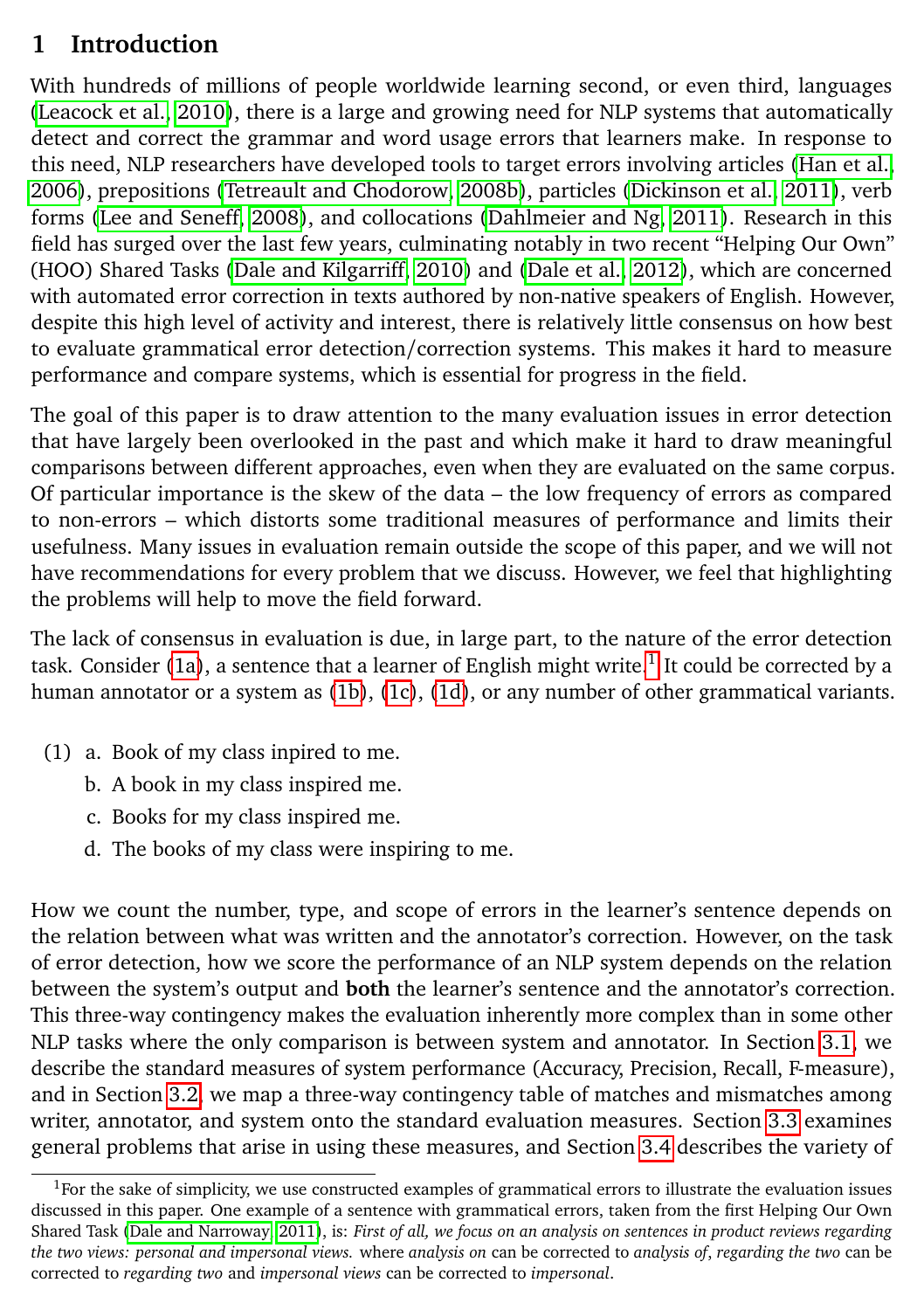metrics found in published reports of system performance. Sections [3.5](#page-8-0) and [3.6](#page-10-0) deal with three issues that are particularly vexing for error detection: how to specify the size or scope of an error, how to properly treat errors as graded rather than discrete phenomena, and how to count non-errors. Each subsection contains recommendations for best practices with regard to reporting the results of system evaluation. Certain metrics are more or less appropriate depending on the type of task the system is used for, so we begin with a brief overview of applications of grammatical error detection.

# <span id="page-2-0"></span>**2 Applications**

It is not surprising that most applications of grammatical error detection are in education, where it has been used for student assessment and to support language learning. A more recent set of applications focuses on improving systems within the domain of NLP itself.

**Automatically scoring essays** Error detection is a fundamental component in most systems which perform automated essay scoring [\(Yannakoudakis et al., 2011;](#page-16-1) [Attali and Burstein, 2006;](#page-13-5) [Burstein et al., 2003;](#page-13-6) [Lonsdale and Strong-Krause, 2003\)](#page-15-0). The goal here is to find aspects of grammar and word usage related to overall text quality so that a holistic score, usually on a 5 or 6-point scale, can be generated. Essay scoring systems also measure the range of vocabulary, discourse structure, and the mechanics of writing (e.g., spelling) as predictors of the writing score. These systems are used for large scale high-stakes tests taken by native and non-native speakers, such as the Graduate Record Exam (GRE), and for tests of non-native proficiency, such as the Test of English as a Foreign Language (TOEFL).

**Improving writing quality** To date, most work that focuses on writing assistance tools has targeted non-native English writers. Grammatical error detection in this context is used to assist one in producing better essays or other documents [\(Chodorow et al., 2010;](#page-13-7) [Hirst and](#page-14-3) [Budanitsky, 2005;](#page-14-3) [Kukich, 1992\)](#page-14-4). In the short term, the goal of providing this assistance is to improve the current document by highlighting errors and suggesting corrections. In the longer term, the goal is to help writers learn more about the language they are studying so that they can produce higher quality writing, as described next.

**Assisting language learning** An indicative example of assisting language learners can be found in various Intelligent Tutoring Systems, which provide learners with immediate feedback on their language constructions [\(Meurers, 2012;](#page-15-1) [Heift and Schulze, 2007\)](#page-14-5). Learners not only need to observe their errors but also to understand the meta-linguistic properties of such errors. Furthermore, systems must track not just what the learner is doing incorrectly, but also what the learner is doing correctly, in order to properly model behavior [\(Amaral and Meurers, 2007\)](#page-13-8). For both purposes, error detection is needed to detect errors, suggest corrections, and provide information about the linguistic properties of the writer's mistakes.

**Applications within NLP** Grammatical error detection can be a useful component in correcting and evaluating text generated in various NLP applications. Among other applications, it can be used to detect errors in machine translation (MT) output (such as in [Knight and Chander](#page-14-6) [\(1994\)](#page-14-6) and [Peng and Araki](#page-15-2) [\(2005\)](#page-15-2)) and can even be incorporated in quality metrics to assess MT [\(Parton et al., 2011\)](#page-15-3). In these contexts, an NLP system takes the place of the writer, but the goal is similar, namely to produce more error-free language.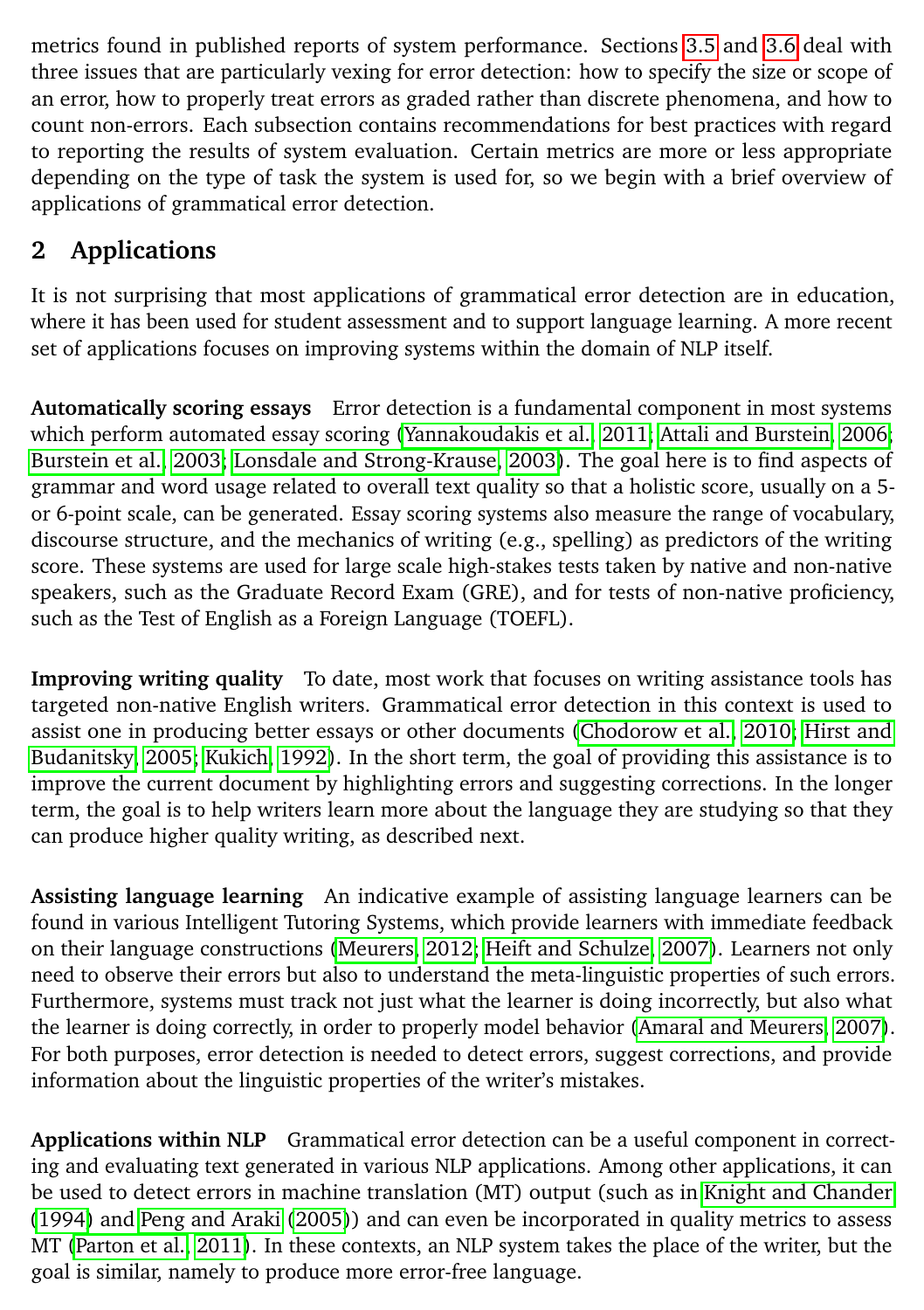### **3 Measuring Performance**

## <span id="page-3-0"></span>**3.1 Traditional Evaluation Measures**

To illustrate the traditional measures of NLP system evaluation, consider as an example the task of comma restoration (see, e.g. [Shieber and Tao, 2003\)](#page-15-4), in which the commas are removed from a well-edited text (the gold standard) and a system attempts to restore them by predicting their locations. For evaluations involving a binary distinction such as this one (the presence vs. absence of a comma), a comparison between the system's output and the annotator's judgments (the gold standard) can be organized as a two-by-two contingency table, shown in Figure [1.](#page-3-2) Presence of a comma is the target or positive class, and absence is the negative class. Positions in the text where both the system and the gold standard indicate that there should be a comma are true positives (TP); those where both indicate no comma are true negatives (TN); those where the system predicts a comma but the gold standard shows no comma are false positives (FP); and those positions where the system predicts no comma but the gold standard shows a comma are false negatives (FN). Given counts for these four contingencies, it is straightforward to calculate measures such as Accuracy (A), Precision (P), Recall (R), true-negative rate (TNR), and F-score (F*<sup>1</sup>* ), as shown in Figure [2.](#page-3-3)

|                   |                | Annotation (Gold Standard) |                              |  |
|-------------------|----------------|----------------------------|------------------------------|--|
|                   |                |                            | Comma $(+)$   No comma $(-)$ |  |
| System prediction | Comma $(+)$    |                            | FP.                          |  |
|                   | No comma $(-)$ | FN                         |                              |  |

Figure 1: The basis for typical NLP system evaluation

<span id="page-3-2"></span>

<span id="page-3-3"></span>

|  | Figure 2: Evaluation metrics |  |
|--|------------------------------|--|
|  |                              |  |

# <span id="page-3-1"></span>**3.2 Error Detection and the Three-Way Contingency Table**

Now consider a task that is similar to comma restoration, the task of comma error detection [\(Israel et al., 2012\)](#page-14-7), in which a system seeks to find and correct errors in the writer's usage of commas. For this task, the positive class is not the presence of a comma but rather an error of the writer's that involves a comma. Therefore, it is necessary to compare what the writer has written to an annotator's judgment, and only if there is a mismatch between the two do we have an error (the positive class); when writer and annotator agree, the case is a non-error (the negative class). The traditional  $2x2$  table is no longer sufficient to represent all of the contingencies, which must instead be laid out in the more complex three-way table of Figure [3.](#page-4-1)

Figure [3](#page-4-1) has the virtue of being complete in the sense that it shows all  $2x2x2 (=8)$  possible combinations of binary values for the writer's, annotator's, and system's output. However, we believe that the scheme in Figure [4,](#page-4-2) which we refer to as the Writer-Annotator-System (WAS)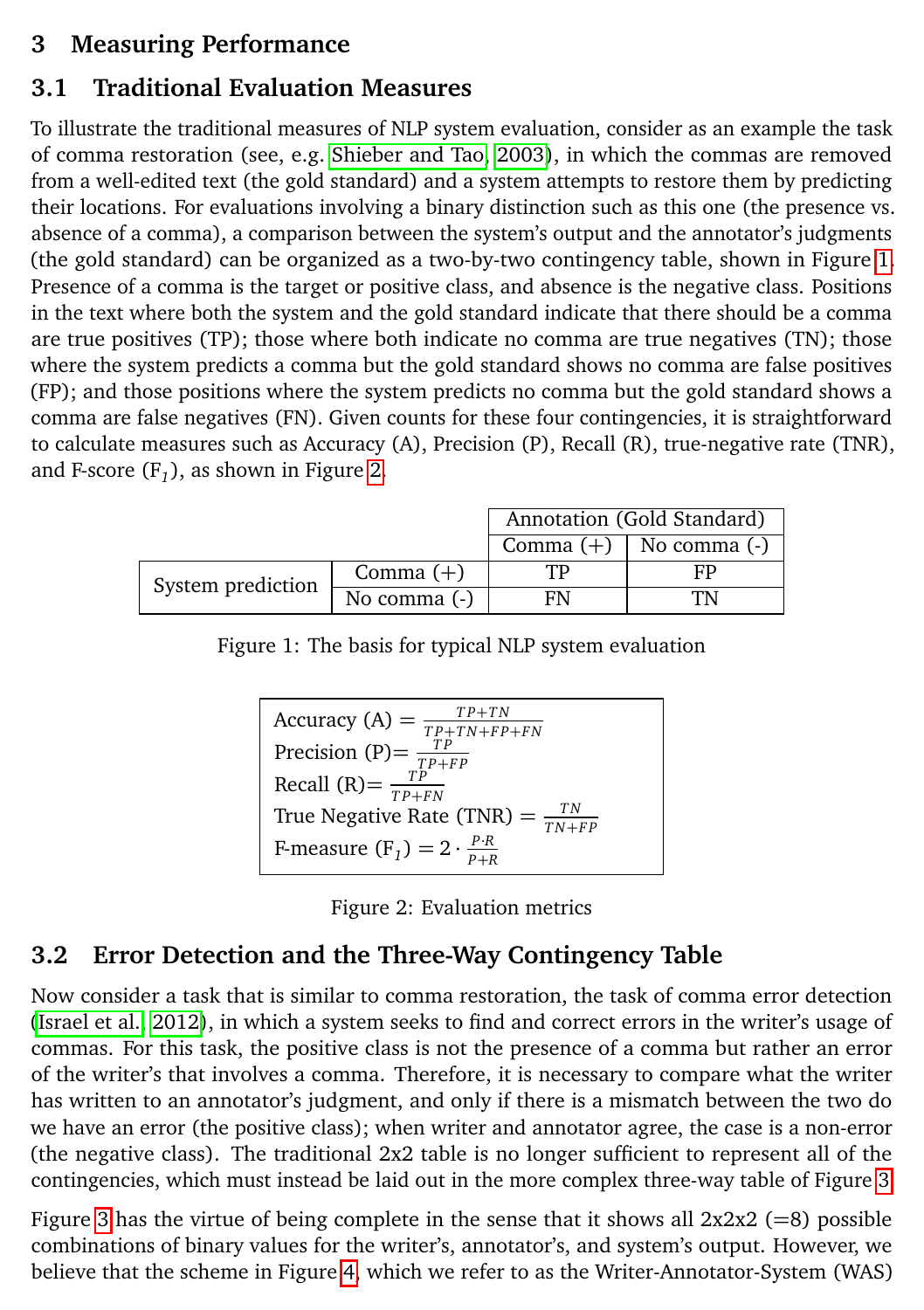|                             |          | Annotation (Gold Standard) |             |             |                |
|-----------------------------|----------|----------------------------|-------------|-------------|----------------|
|                             |          | Comma<br>No comma          |             |             |                |
| Writer's form               |          | Comma                      | No comma    | Comma       | No comma       |
| Pos $(+)$ / Neg $(-)$ class |          | No Error $(-)$             | Error $(+)$ | Error $(+)$ | No error $(-)$ |
| System prediction           | Comma    | TN                         | TP          | FN          | FP             |
|                             | No comma | FP                         | FN          | TP          | TN             |

<span id="page-4-1"></span>Figure 3: The basis for error detection evaluation

evaluation scheme, is a simpler and more intuitive way of characterizing the relationships. To determine whether a case is a TN, TP, FN, or FP, the three sources of input are compared to see which, if any, agree. The X, Y, and Z in the figure are variables that can be replaced with any type of token; what is important is whether or not they match.

|        | Written Annotated System |  |
|--------|--------------------------|--|
| TN     |                          |  |
| FP     |                          |  |
| FN     |                          |  |
| TP     |                          |  |
| $\ast$ |                          |  |

<span id="page-4-2"></span>Figure 4: *WAS* evaluation scheme

Note that the first row in Figure [4](#page-4-2) (with answers of X from each input) can apply to multiple outcomes, as in preposition selection, or to a binary classification task, such as the presence or absence of a comma; we focus on the binary task, to be consistent with the previous figures. If all three inputs agree, the case is tallied as a TN. If the System agrees with the Annotator but the Writer does not, then it is a TP. For binary classification tasks, the first four rows are sufficient for both detection and correction, as detecting an error naturally suggests the correct answer. For tasks that involve more than two classes, further distinctions are needed to distinguish detection and correction. The final row in the figure represents a situation where all three sources provide different answers. This is marked with a \* because it belongs in different categories depending on whether the evaluation is for detection or correction. For detection, this is a TP because the system is flagging an error, even if it does not produce the correct answer according to the annotator or gold standard (essentially this reduces to  $X$  Y Y). From the TP, FP, FN, and TN counts, all the measures in Figure [2](#page-3-3) can be calculated. $<sup>2</sup>$  $<sup>2</sup>$  $<sup>2</sup>$ </sup>

As far as we are aware, evaluation has not previously been schematized as in Figure [4,](#page-4-2) and we recommend setting up one's evaluation in such a way whenever possible. For the rest of the paper, we will assume TP, FP, FN, and TN as clarified by this scheme.

# <span id="page-4-0"></span>**3.3 Traditional Metrics and the Problem of Skewed Data**

At first glance, A (accuracy) seems to be the most straightforward and easily interpreted measure of system performance, but when the distribution of positive and negative classes is highly skewed, as is most often the case with writing errors, accuracy can be quite misleading. For example, [Han et al.](#page-14-1) [\(2006\)](#page-14-1) report a rate of usage errors of 13% for prepositions in a

<sup>&</sup>lt;sup>2</sup>For error correction, X Y Z is both a FP (system  $\neq$  writer) and FN (system  $\neq$  annotator).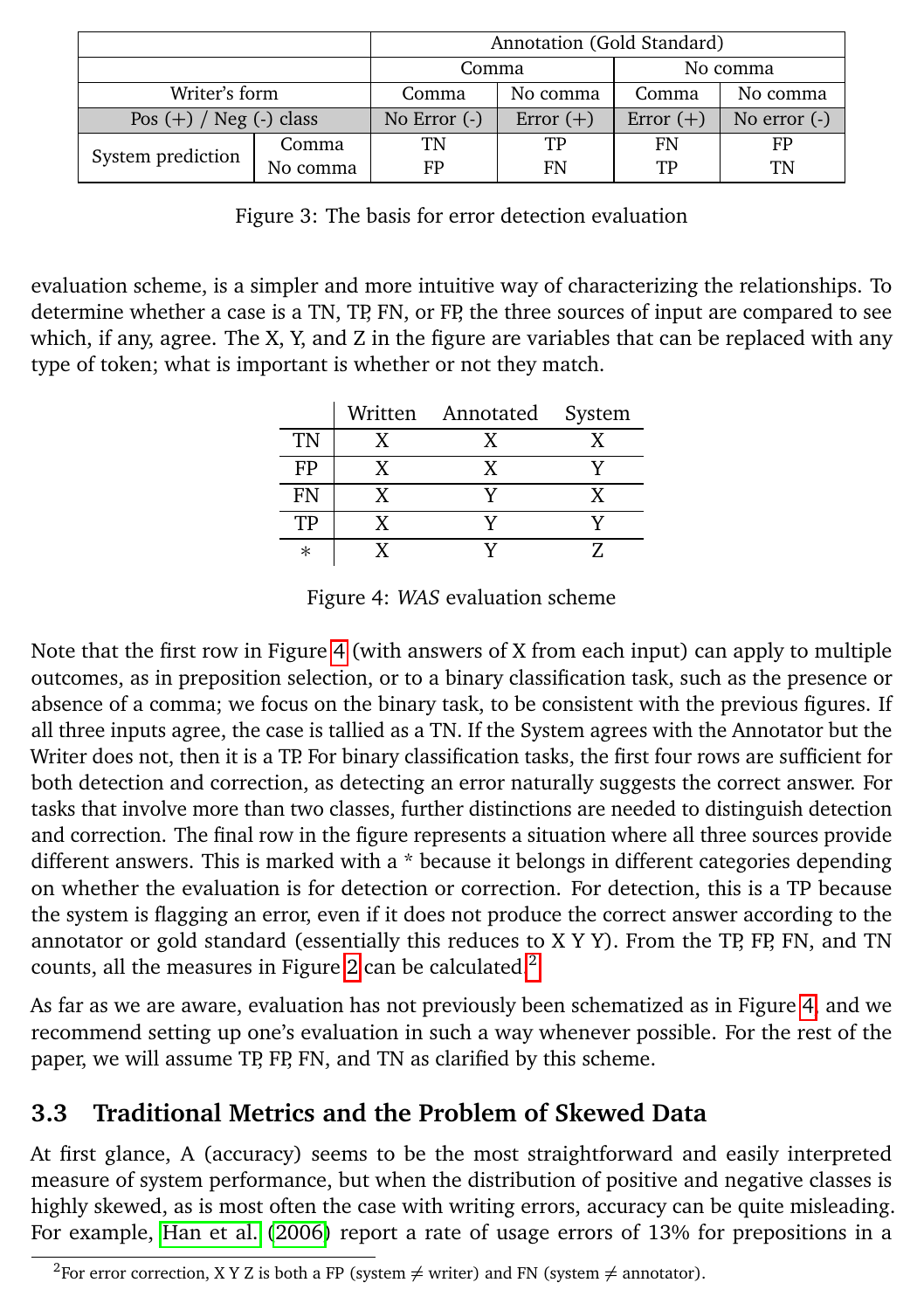corpus of English essays written by native speakers of Chinese, Japanese, and Russian. For that corpus, a baseline system that always predicts "no error" will have an A of 87%, reflecting the overwhelming proportion of negative cases. Similar or even greater levels of skew are commonly found in the error detection literature [\(Leacock et al., 2010\)](#page-14-0). With high baselines such as these, it is often difficult to see, from a single summary measure such as A, just how a system is performing, especially on the non-majority class, in this case, the errors.

The metrics most frequently reported in NLP research are intended to address this problem. R compares the number of errors the System correctly detects (TP) to the total number of errors in the Annotated gold standard (TP+FN); P compares TP to the total number of errors that the System reports (TP+FP); and F*<sup>1</sup>* is the harmonic mean of R and P. Unfortunately, all three measures are affected by the proportion of cases that are annotated as errors in the gold standard (referred to as the **prevalence** of the errors, which is equal to (TP+FN)/N, where N is the total number of cases, i.e.,  $N = TP + TN + FP + FN$  and by the proportion of cases that are reported by the System as errors (referred to as the **bias** of the System, which is equal to (TP+FP)/N). [Powers](#page-15-5) [\(2012\)](#page-15-5) demonstrates how a system that performs no better than chance will nonetheless show an increase in R when prevalence increases and an increase in P when bias increases. To understand this behavior, we must consider what it means to perform at chance.

If the class labels Error and No Error are assigned to cases independently by the Annotator and the System, then these labels are expected to match a proportion of the time by chance alone a proportion equal to the product of their probabilities. For example, the expected proportion of TP matches is equal to the product of the proportion of cases assigned the Error label by the Annotator (i.e., the prevalence) and the proportion of cases assigned the Error label by the System (i.e., the bias). This is illustrated in Figure [5,](#page-5-0) with the value in each cell of the table equal to the product of the marginal proportions in the cell's row and column (e.g., expected proportion of  $TP = .20$  x  $.20 = .04$ ; expected proportion of  $FP = .20$  x  $.80 = .16$ ; etc.).

|                     |                                       | Annotation (Gold Standard) |                | Marginal     |
|---------------------|---------------------------------------|----------------------------|----------------|--------------|
|                     |                                       | Error $(+)$                | No Error $(-)$ | proportion   |
|                     | Error $(+)$                           | TP .04                     | FP 16          | $.20$ (bias) |
| System prediction   | $\overline{N}$ Error $\overline{(-)}$ | FN .16                     | TN .64         | .80          |
| Marginal proportion |                                       | .20 (prevalence)           | .80            |              |

<span id="page-5-0"></span>Figure 5: Performance of a hypothetical system with Accuracy = .68 and Kappa = .00

The A which is expected by chance,  $E(A)$ , is  $.04 + .64 = .68$ , the sum of the expected proportions of TP and TN. Cohen's kappa (*κ*) statistic [\(Cohen, 1960\)](#page-13-9), shown in Figure [6,](#page-5-1) uses E(A) to correct the observed A found between Annotator and System. This provides a measure of performance over and above chance.

<span id="page-5-1"></span>
$$
\kappa = \frac{A - E(A)}{1 - E(A)}
$$

### Figure 6: Formula for Cohen's kappa

To illustrate the use of *κ*, consider the hypothetical data in Figure [7,](#page-6-0) which has the same marginal proportions, and therefore the same E(A), as Figure [5.](#page-5-0) It shows a System that has an observed A of .10  $+$  .70 = .80, but, when corrected for chance agreement, the Accuracy value (i.e.,  $\kappa$ ) is (.80 - .68)/(1.00 - .68) = .38. This says that after removing the proportion of cases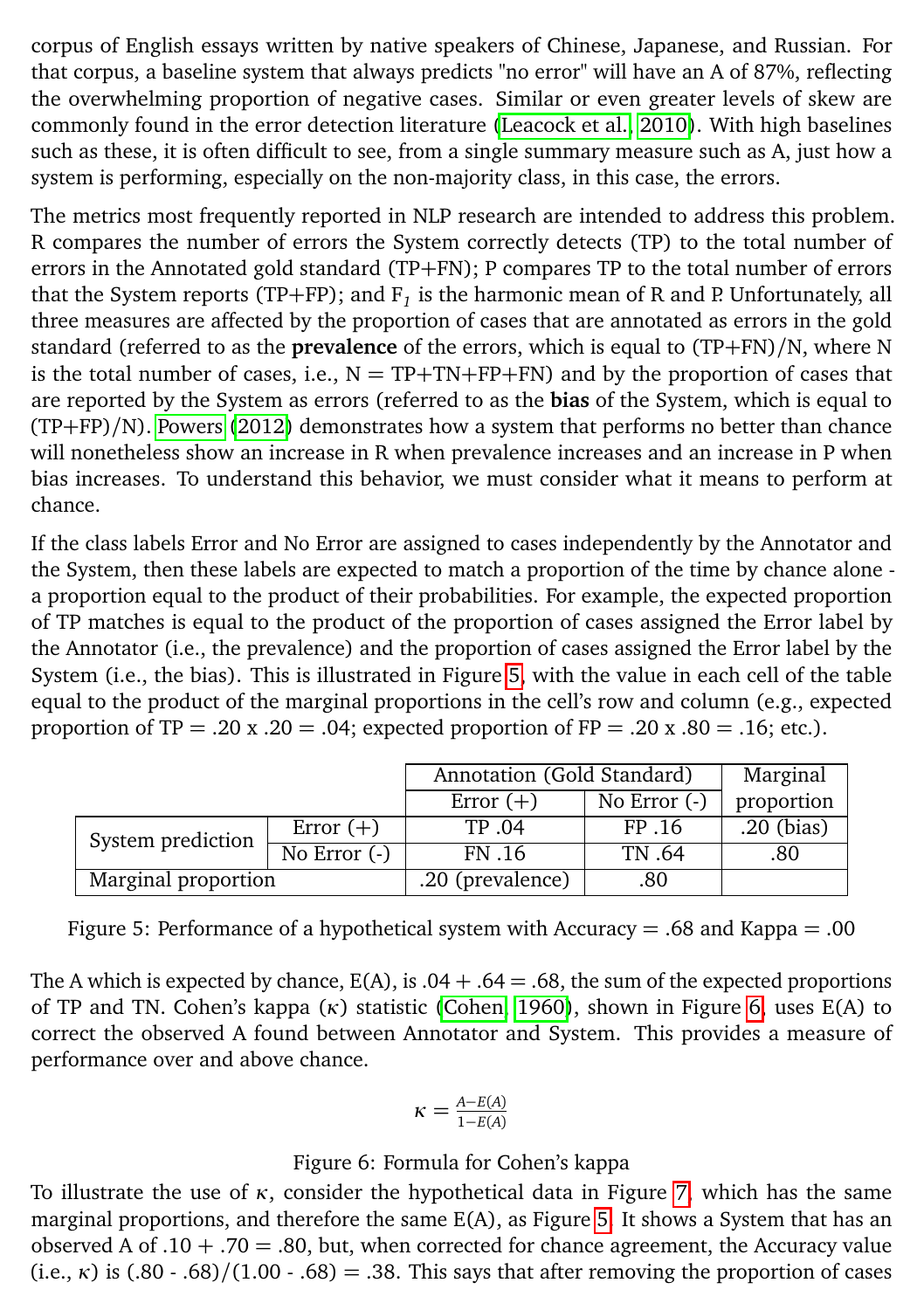expected to show agreement by chance alone, the System is correct (agrees with the Annotator) on 38% of the remaining cases.

|                     |                | Annotation (Gold Standard) |                | Marginal   |
|---------------------|----------------|----------------------------|----------------|------------|
|                     |                | Error $(+)$                | No Error $(-)$ | proportion |
| System prediction   | Error $(+)$    | TP .10                     | FP .10         | .20 (bias) |
|                     | No Error $(-)$ | FN .10                     | TN .70         | .80        |
| Marginal proportion |                | .20 (prevalence)           | .80            |            |

<span id="page-6-0"></span>Figure 7: Performance of a hypothetical system with Accuracy  $= .80$  and Kappa  $= .38$ 

Now consider the hypothetical data in Figure [8,](#page-6-1) which show a system that is performing no better than expected by chance. Its *κ* of .00 is the same as the *κ* of Figure [5,](#page-5-0) but the A values for the two sets of data are quite different, .68 vs. .54. This illustrates the earlier observation that A can be misleading as a measure of system performance, but A is not alone in this regard. R, P, and F*<sup>1</sup>* are also affected by changes in the marginal proportions.

|                     |                                         | Annotation (Gold Standard) |                | Marginal   |
|---------------------|-----------------------------------------|----------------------------|----------------|------------|
|                     |                                         | Error $(+)$                | No Error $(-)$ | proportion |
| System prediction   | Error $(+)$                             | TP .12                     | FP .18         | .30 (bias) |
|                     | $\overline{N}$ o Error $\overline{(-)}$ | <b>FN.28</b>               | TN .42         | .70        |
| Marginal proportion |                                         | .40 (prevalence)           | .60            |            |

<span id="page-6-1"></span>Figure 8: Performance of a hypothetical system with Accuracy  $= .54$  and Kappa  $= .00$ 

For the data in Figure [5,](#page-5-0) R is  $.04/(.04 + .16) = .20$ , and P and F<sub>1</sub> also have values of .20. These differ from those of Figure [8,](#page-6-1) where R is  $.12/(.12 + .28) = .30$ , P is  $.12/(.12 + .18) = .40$ , and F*1* is .34. A comparison of the marginal proportions in the two figures shows that an increase in bias can be expected to increase R, while an increase in prevalence can be expected to increase P, even when systems are performing at chance levels. These are not desirable properties for system performance measures. As [Powers](#page-15-5) [\(2012,](#page-15-5) p. 345) points out, "traditional evaluation measures used in Computational Linguistics (including Error Rates, Accuracy, Recall, Precision, and F-measure) are of limited value for unbiased evaluation of systems, and are not meaningful for comparison of algorithms unless both the dataset and algorithm parameters are strictly controlled for skew (Prevalence and Bias)".

Sensitivity to skew may be especially problematic for evaluation of error detection/correction systems. Until recently [\(Dale et al., 2012\)](#page-13-3), error-annotated learner corpora were not generally available for use in system testing. As a result, systems that were developed by different researchers were tested on different datasets having different error rates [\(Leacock et al., 2010\)](#page-14-0). The variability in error rates (prevalence) could be due in part to different populations of learners with different native languages and different levels of proficiency in their second language. In addition to the variability in prevalence, there is also variability in bias when parameters of error detection systems are tuned, as they typically are, on development data to optimize performance. For example, if a system's decision to output an Error label is based on a probability that it computes for each case, then a probability threshold can be set which will increase or decrease the number of Error labels that will be output. Lower thresholds correspond to higher bias, and higher thresholds to lower bias.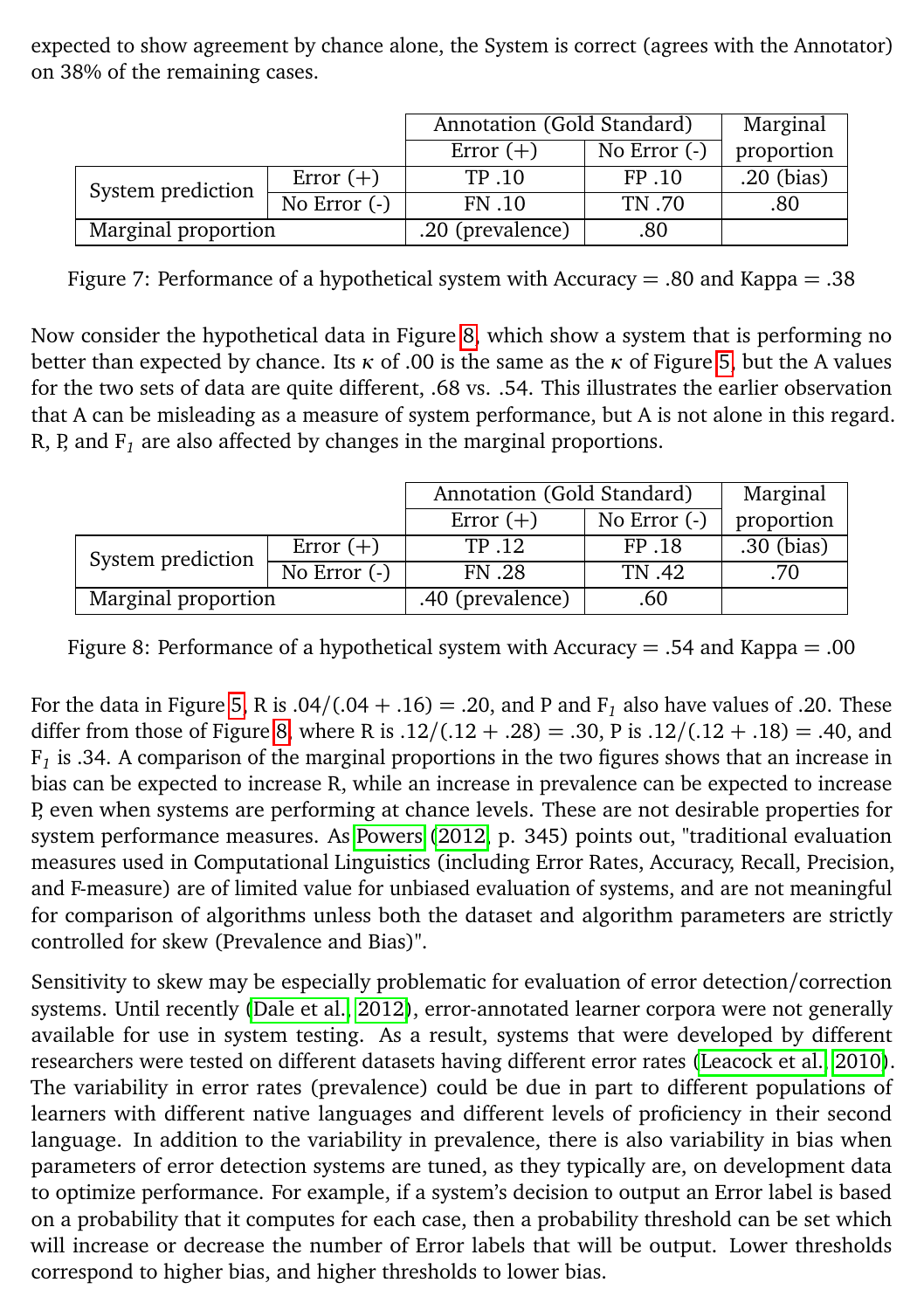Because of sensitivity to bias, system evaluation is limited if it only examines performance at one setting of a threshold. By varying the threshold through the full range of values, P-R curves can be generated to give a better picture of performance. In a similar manner, other types of curves can be produced, such as the Receiver Operating Characteristic (ROC), which plots the true positive rate (TP/(TP+FN)) against the false positive rate (FP/(FP+TN)). Area under the ROC curve has been used for evaluating and ranking machine learning models [\(Bradley, 1997\)](#page-13-10), but [Kaymak et al.](#page-14-8) [\(2010\)](#page-14-8) argue that the area under the *κ* curve (*κ* plotted against the false positive rate) is superior to the area under the ROC curve because it accounts for skew in the data while the area under ROC does not.

While *κ* has advantages over R and P, it too has come under increased scrutiny. Although it properly takes changes in prevalence and bias into account, *κ* is known to favor correct classifications of the minority class (for error detection, Errors) over those of the majority class (Non-errors). Kaymak, et al.(2010, p. 9) have argued that "this property of Kappa is actually a virtue for many real world classification problems in which it is more important to correctly classify the minority rather than the majority class." Error detection is arguably such a problem. Another issue is that there are several kappa-like reliability measures which take chance agreement into account, but it is not clear which one or ones are best. For example, [Krippendorff](#page-14-9) [\(2004\)](#page-14-9) criticizes the use of *κ* for measuring the reliability of annotators in content analysis because, for a given level of agreement, the value will actually increase when there are greater differences in the annotators' preferences for using the various category labels. Krippendorff's alpha measure is designed, in part, to address this problem. Recently, [Powers](#page-15-5) [\(2012\)](#page-15-5) has shown that in some situations, Cohen's kappa is inferior to another kappa-like variant formed from a different combination of the values of the contingency table [\(Powers,](#page-15-6) [2003\)](#page-15-6). Finally, despite its attractive features, *κ* is not informative about system performance in the terms that an end user cares about because, as shown above, it does not reflect A, P, or R. This limits its value for decisions about whether a system is ready for use in real world applications.

### <span id="page-7-0"></span>**3.4 Variety in Reporting Evaluation Measures**

As a result of the many issues involved in evaluating grammatical error correction systems, it is perhaps unsurprising that there is little consensus about which evaluation metric to use. For example, [Leacock et al.](#page-14-0) [\(2010\)](#page-14-0) describe how, in 2008, there were three papers on preposition error detection and each used slightly different evaluation metrics making comparison impossible. More recently, [Tetreault et al.](#page-16-2) [\(2010\)](#page-16-2) and [Dickinson et al.](#page-13-0) [\(2011\)](#page-13-0) report P and R for work done on prepositions and particles, respectively. [Gamon](#page-14-10) [\(2010\)](#page-14-10) also used P and R, while [Rozovskaya and Roth](#page-15-7) [\(2010b\)](#page-15-7) and [Rozovskaya and Roth](#page-15-8) [\(2011\)](#page-15-8) reported A of usage in a test corpus before and after corrections were made by their system. Sometimes, different metrics have been used for two aspects of the same task, as in [Han et al.](#page-14-11) [\(2010\)](#page-14-11), where A was reported for determining the presence vs. absence of a preposition, but P and R were used to evaluate performance in detecting when an incorrect preposition was used by the writer. Some researchers have even looked towards more holistic, sentence-level metrics like BLEU and METEOR (see, e.g. [Park and Levy, 2011\)](#page-15-9), or modifying measures like P and R to consider entire sentences, as in [Gamon](#page-14-12) [\(2011\)](#page-14-12). In the two HOO Shared Tasks, P, R and F*<sup>1</sup>* were all reported, but no preference was given to which one to use to rank the systems in the end.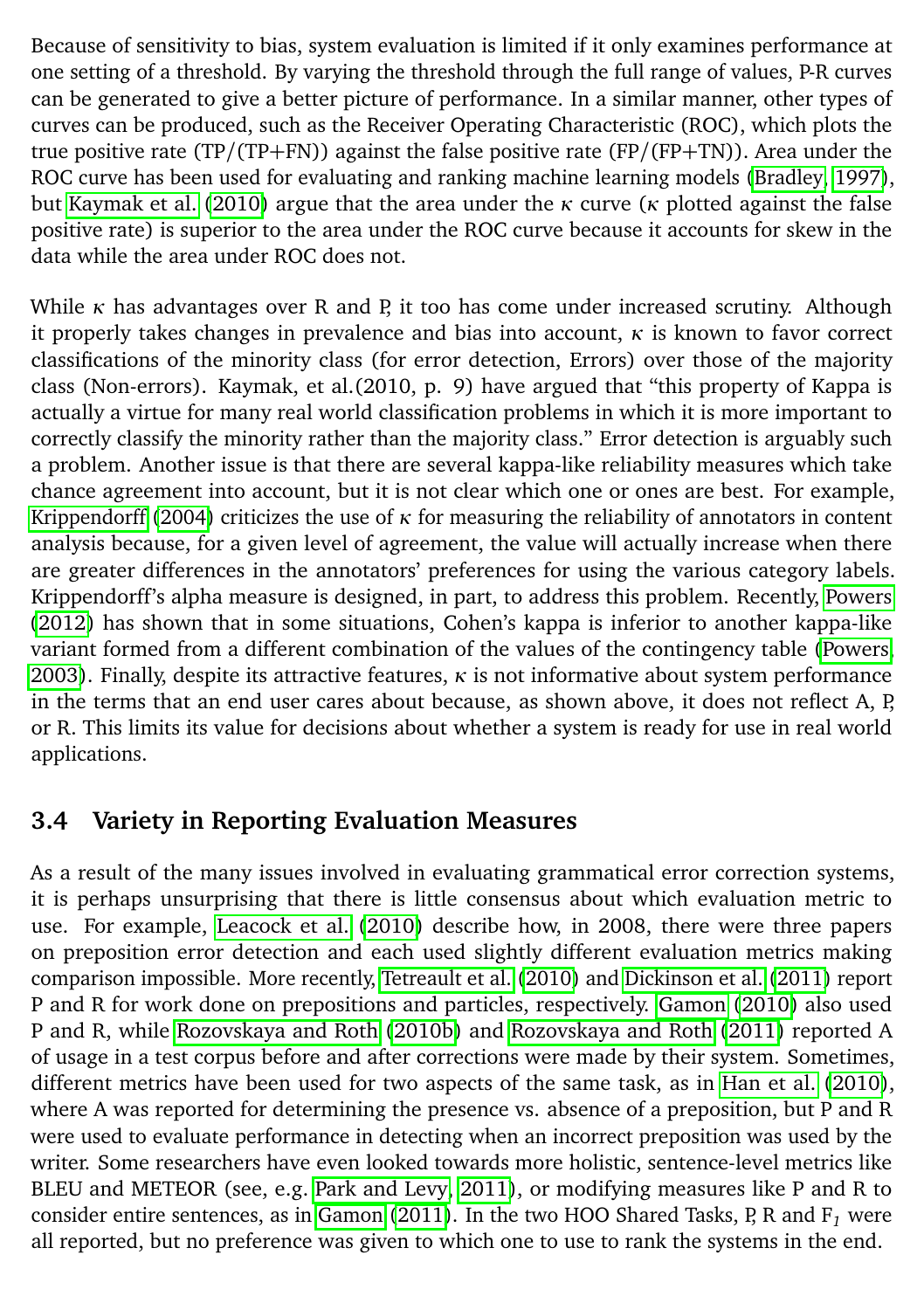**Recommendations** It is clear that no single measure of performance is best for all purposes; each one has its own set of advantages and disadvantages. However, all of the measures, aside from BLEU and METEOR, are based on the same four values, the counts for TP, FP, FN, and TN. We recommend reporting these four in addition to any metrics derived from them. This will enable readers to calculate other measures that the authors of a particular paper did not choose to include (e.g., Matthews Correlation), and will provide the flexibility needed to accommodate new developments in evaluation as debates over how best to measure performance are resolved. In other words, it will make it possible for future readers to go back to any publications that report these four values and retrofit new measures to old data. We also recommend *κ* (and the *κ* curve) for its ability to take the skew of the class and the label distributions into account. When reporting P and R, prevalence and bias should also be reported. For a given test corpus, prevalence will be constant, but bias will vary when threshold values change, so bias should be represented, perhaps along the horizontal axis, in displaying P, R, and  $\mathtt{F}_1$  curves.

# <span id="page-8-0"></span>**3.5 Positives**

In error detection, the target, or positive, class consists of an error in the writer's text. Defining a positive is complicated both by the variability in the unit size and scope of errors and by the variability in human judgments of errors.

## **3.5.1 Unit Size**

Often there is no simple 1:1:1 correspondence between the writer's erroneous string, the annotator's correction, and the type of error the system was designed to detect. Looking back at [\(1a\)](#page-1-0), for example, *Book* may be treated as an article error corrected by [\(1b\)](#page-1-1), a number error corrected by [\(1c\)](#page-1-2), or both an article error and a number error corrected by [\(1d\)](#page-1-3). Each diagnosis has implications for how the error will be counted and mapped onto a correction.

Even when there is no ambiguity about the type of error, decisions must still be made about the size of the units over which the error is defined. In [\(2a\)](#page-8-1), the noun-verb number disagreement involves two discontinuous substrings (e.g., *The book . . . inspire*), either one of which could be changed to correct the error, as in [\(2b\)](#page-8-2) and [\(2c\)](#page-8-3). This highlights the question of what size of unit is most appropriate for measuring errors and corrections: is it the morpheme, the word, the phrase, or the string? In this case, a strictly token-based definition may identify only a single word as the error (either *book* or *inspire*) or identify two separate errors, whereas a string-based definition can refer to both words as a single error.

- <span id="page-8-3"></span><span id="page-8-2"></span><span id="page-8-1"></span>(2) a. The **book** in my class **inspire** me.
	- b. The book in my class **inspires** me.
	- c. The **books** in my class inspire me.

There are several issues involved in choosing the unit size. First, the definition of unit size affects whether a system is given credit for finding all and only the errors, as these examples illustrate. Identifying *inspire* as an error may or may not be sufficient; identifying both words may be overkill. Defining error detection metrics in terms of edit distance mitigates this problem for evaluation comparisons [\(Dahlmeier and Ng, 2012\)](#page-13-11), as correcting *inspire* to *inspires* is handled the same as *book ... inspire* corrected to *book ... inspires*. In essence, edit distance measures (EDMs) compare the system output to the correct *string*, ignoring exactly how it was derived.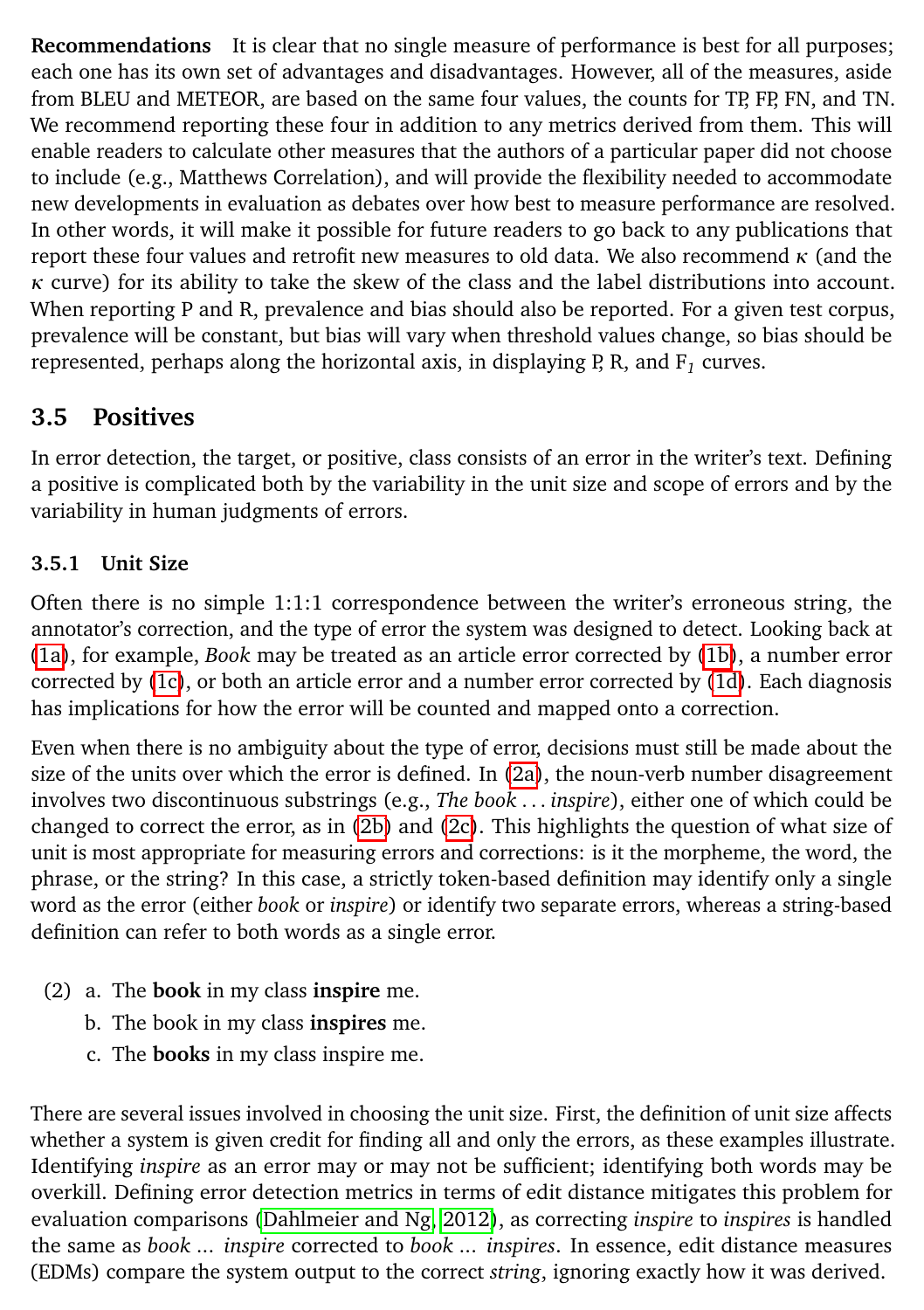Moreover, EDMs naturally handle multiple, overlapping errors, a problem for systems that target only a specific error type [\(Gamon, 2010;](#page-14-10) [Rozovskaya and Roth, 2010a\)](#page-15-10). Taking an example from [Dahlmeier and Ng](#page-13-11) [\(2012\)](#page-13-11), the sequence *... development set similar with test set ...* can be corrected as a preposition selection error *with* → *to* and an adjacent article omission error *ε* → *the*, or it can also be corrected as a single error (*with* → *to the*). Because EDMs can calculate the best match between the system's edits and those of the gold standard, they make it possible to define errors over multiple units, not just words but sequences of words as well.

Despite the benefits of basing metrics on edit distance, issues remain, depending upon the specific application of error detection or correction (see section [2\)](#page-2-0). The selection of unit size is consequential for the specificity of feedback that a system can give to the writer. If *book* and *inspire* are not linked, for instance, it is harder to provide feedback on subject-verb agreement. Or if *with* → *to* and *ε* → *the* really are different error types, then feedback should deal with them separately. Focusing on matching the string, but not on how it was derived, works well when the task is to produce a final corrected string, but it comes with a cost for applications such as intelligent tutoring systems, where the goal is to determine which types of errors the writer has made.

Additionally, errors can be defined over multiple units, but are still constrained by what the base units are. Consider if the learner had written *inpire* in [\(2a\)](#page-8-1), thereby adding a misspelling on top of an agreement error. If the base units are words, then there is one correction to make, mapping *inpire* to *inspires*, for what are clearly two distinct errors. Character-level edits would handle this particular problem, but are difficult to work with as soon as the error is on the level of the morpheme (e.g., the two-character, one-morpheme *-es*), the word, or the sentence. The issue is that errors are defined across types of linguistic units; some errors are morpheme-level, some phrase-level, and it is difficult to group them all together.<sup>[3](#page-0-0)</sup> EDMs can only work from the smallest unit they define, and in general the units seem to be variable.

Finally, one benefit of EDMs is that they easily fit into calculations of P and R. However, by defining matches in terms of string distance, there is no way to talk about true negatives. Errors can be of variable sizes, but this means that the size of non-errors is, in a sense, undefined. Thus, alternative measures like *κ* cannot be calculated.

The issue of unit size becomes more complicated when error types interact. In [\(3\)](#page-9-0), for instance, if a learner's preposition *in* should be corrected to *to*, then the article can be dropped. If, however, the preposition is not changed, then dropping the article makes the sentence worse. This is because one correction leads to another, as noted by many doing error annotation [\(Boyd,](#page-13-12) [2010;](#page-13-12) [Hana et al., 2010;](#page-14-13) [Lee et al., 2012;](#page-15-11) [Dickinson and Ledbetter, 2012\)](#page-14-14). As far as we aware, no system evaluation accounts for this problem, and we do not solve it, either.

<span id="page-9-0"></span>(3) Every day we go { in the school  $\rightarrow$  to school }

**Recommendations** How one treats positives depends upon one's purpose(s). If matching to a correct string and P/R are all that is required, EDMs have several excellent properties, including being able to account for errors of variable type and size (above the level of the base unit). If feedback is desired, EDMs are not a good choice because each error type must be taken into account separately (which is largely done in [Dale and Narroway](#page-13-4) [\(2011\)](#page-13-4)). EDMs should not

 $3$ While the typical base syntactic unit varies for different languages, e.g., morphemes for Hungarian [\(Dickinson and](#page-14-14) [Ledbetter, 2012\)](#page-14-14), the principles discussed here apply across languages.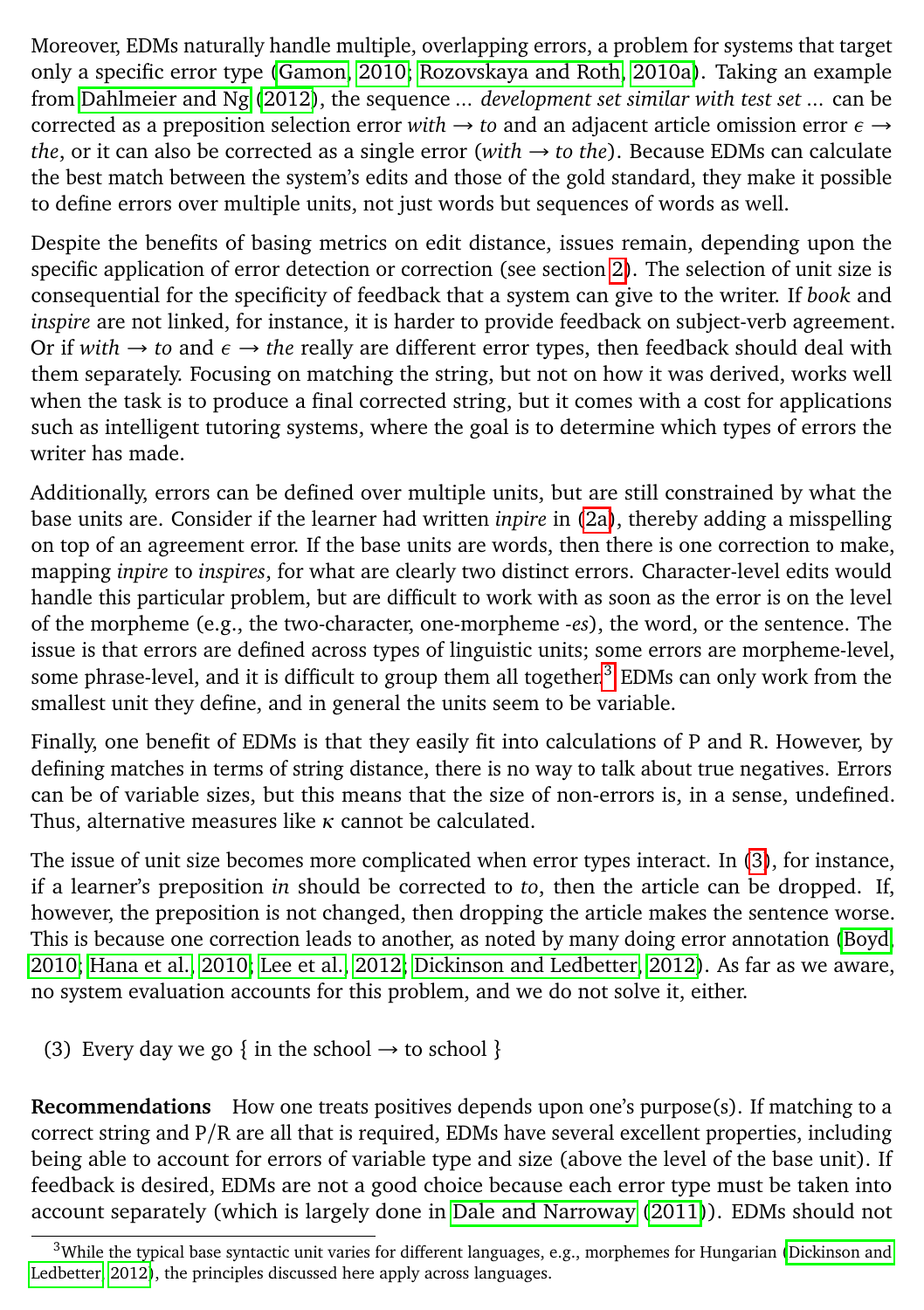be used if the goal is to control for skew in the data by calculating measures such as *κ*, which require counts of true negatives (see section [3.6\)](#page-10-0).

### **3.5.2 Reliability: Clear-Cut vs. Contentious Errors**

For some errors, such as the extraneous preposition *to* in [\(1a\)](#page-1-0), the judgment is unequivocal, but for others, such as the writer's choice to use *of* instead of another preposition, judgments are likely to be contentious. Arguably, an error detection system which fails to mark *to* as an error is performing more poorly than one which fails to mark *of*, but in current practice, all errors are generally assigned equal weight (though, see the "with bonus" correction in [Dale and Narroway,](#page-13-13) [2012\)](#page-13-13). [Tetreault and Chodorow](#page-15-12) [\(2008a\)](#page-15-12) examined some problems posed by disagreements in judgment. Using a cloze task, they asked two trained professional annotators to fill in a blank in well-formed sentences where a preposition had been removed. The results showed only 75% agreement on the prepositions that they filled in. When the same experts were asked to mark preposition usage errors in non-native writing, the system's evaluation differed by as much as 10% in P depending on which expert's annotations were used as the gold standard. [Madnani et al.](#page-15-13) [\(2011\)](#page-15-13) have argued that a better approach to system evaluation when errors are not clear-cut, as in preposition selection, is to treat them as graded and to assign them weights based on the distribution of judgments for each error obtained through crowdsourcing. Using this approach for system evaluation, if 80% of judgments for a case are Error and the system labels it as an Error, then the TP count is incremented by .80 and the FP count by .20. If, instead, the system outputs Non-error for this case, the FN count is incremented by .80 and the TN count by .20. [Madnani et al.](#page-15-13) [\(2011\)](#page-15-13) present weighted versions of the P and R formulas, and they argue that these measures are more stable than their unweighted counterparts, especially when test sets are small.

**Recommendations** For error types that are not judged with high reliability, authors should consider evaluation metrics based on weighted counts where the weights reflect the distributions of human judgments. The standard metrics otherwise apply.

# <span id="page-10-0"></span>**3.6 Negatives**

<span id="page-10-1"></span>The non-target, or negative, class in error detection consists of the non-errors in the writer's text. At first glance, this would simply seem to be the complement of the positive class. However, an appropriate set of non-errors for system evaluation is not that easily specified, even for errors of only a single token (see discussion in section [3.5](#page-8-0) for variable-length errors). Consider the task of enumerating the article non-errors in [\(1a\)](#page-1-0). No article should be inserted before *of*, *my*, *class*, *inspired*, *to*, *me*, and the punctuation at the end of the sentence. Should all 7 of these positions be treated as negatives? Should only the noun phrases be counted? Most can be trivially ruled out as sites for articles (e.g., *\*a my*, *\*a me*). Similarly, when detecting missing prepositions, as in [\(4\)](#page-10-1), performance measures can be affected not just by the system's ability to insert the proper preposition (*of* ) in the correct position (after *fond*) but also by how we count the positions where a preposition is not inserted by the system. In [\(4\)](#page-10-1), are there four positions where prepositions were not inserted or are there zero positions?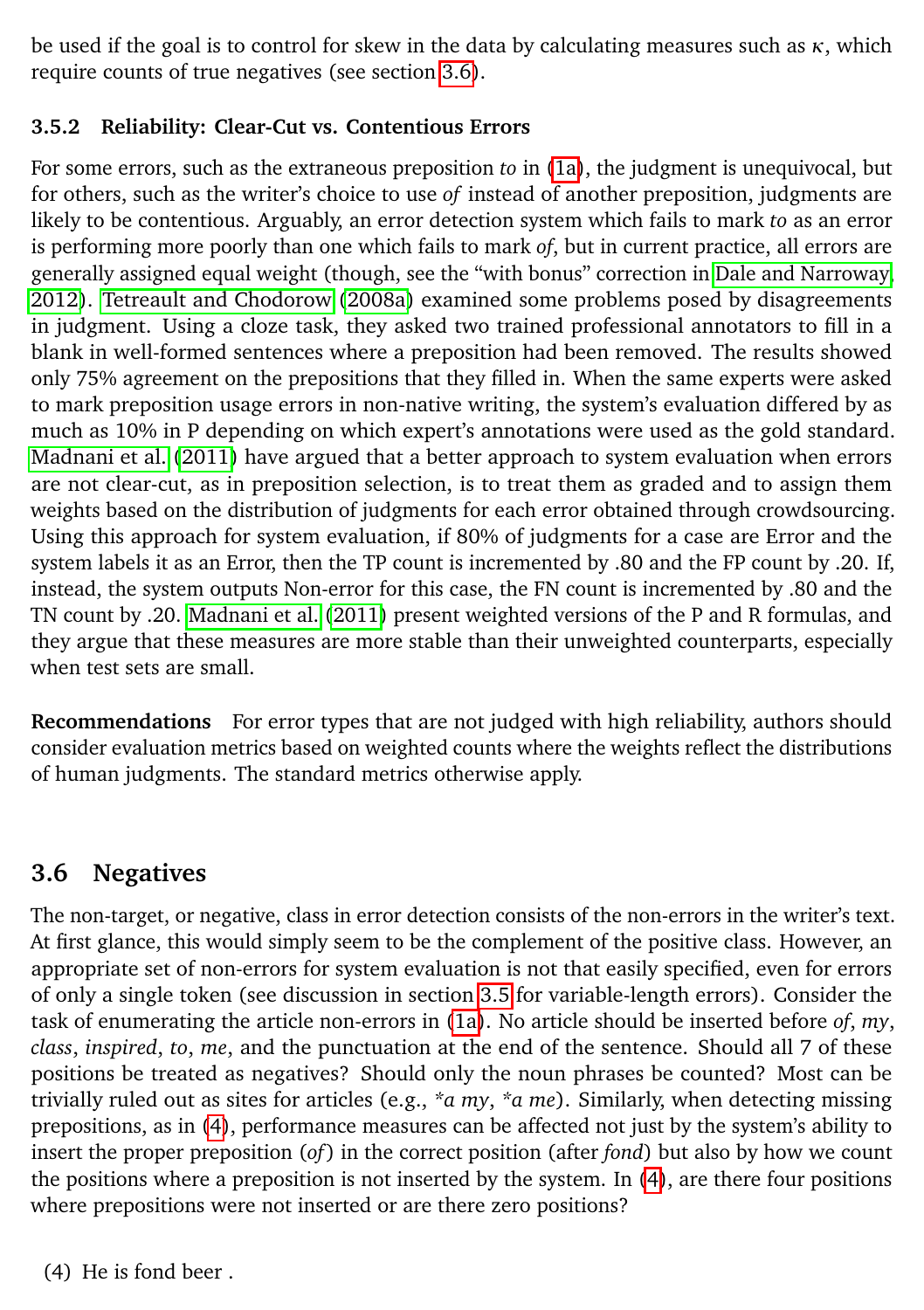Decisions of this sort have consequences for measures of system performance. When positions are included that can always be correctly identified as non-errors by trivial means, then the result will be an inflation in the count of TN, but no change in the other counts of the contingency table. This will not affect R, P, or F<sub>1</sub>, but it will cause both A and  $\kappa$  to increase. This is illustrated in Figure [9](#page-11-0) and Figure [10.](#page-11-1) Figure [9](#page-11-0) is the same as Figure [5](#page-5-0) except that the counts, based on an N of 100, have been included in the cells of the table. Figure [10](#page-11-1) shows the effect of increasing the TN count by 100. This changes the proportions and, as a result, both A and *κ* increase.

|                     |                | Annotation (Gold Standard) |                 | Marginal   |
|---------------------|----------------|----------------------------|-----------------|------------|
|                     |                | Error $(+)$                | No Error $(-)$  | proportion |
| System prediction   | Error $(+)$    | TP 12(.12)                 | FP 18(.18)      | .30 (bias) |
|                     | No Error $(-)$ | FN 28(.28)                 | $TN$ 42 $(.42)$ | .70        |
| Marginal proportion |                | .40 (prevalence)           | .60             |            |

Figure 9: Cell counts (proportions) of a hypothetical system: Accuracy = .54 and Kappa = .00

<span id="page-11-0"></span>

|                     |                | Annotation (Gold Standard) |                | marginal     |
|---------------------|----------------|----------------------------|----------------|--------------|
|                     |                | Error $(+)$                | No Error $(-)$ | proportion   |
| System prediction   | Error $(+)$    | TP 12(.06)                 | FP 18(.09)     | $.15$ (bias) |
|                     | No Error $(-)$ | FN 28(.14)                 | TN 142(.71)    | .85          |
| Marginal proportion |                | .20 (prevalence)           | .80            |              |

<span id="page-11-1"></span>Figure 10: Cell counts (proportions) of a hypothetical system: Accuracy = .77 and Kappa = .21

**Recommendations** When using  $\kappa$  or other measures that rely on true negatives, authors should be very explicit about what constructions or parts of speech were included in the negative class. If the TN count was based, in part, on a set of heuristics that identified obvious negative cases even before a statistical classifier was used, then the number of TNs identified in this way should also be reported so that the metrics can be adjusted appropriately.

# **Conclusion**

We have presented the *WAS* evaluation scheme for mapping the writer's, annotator's, and system's output onto traditional NLP evaluation measures, and we have argued that the choice of metric should take into account factors such as the skew of the data and the type of application that the system will be used for. *κ* can provide a way to evaluate systems across differences in skew, and new kappa-related measures are being developed. Our recommendations with regard to reporting results of system performance can be summed up simply: Wherever possible, provide the reader with the counts for the four cells of the contingency table in addition to metrics that are derived from them. They are the basis for current and future measures of performance. Along with these values, describe what N, the total number of cases, consists of by listing the criteria that determined which constructions the system has analyzed. As noted earlier, no single metric is best for all purposes. A measure that is useful for system comparisons may not be the best to determine if a system is good enough to be deployed operationally, and measures of overall sentence quality, such as edit distance, may not adequately support language learning. It is our hope that, by following these guidelines, reporting in the field of grammatical error detection will be more informative and more consistent.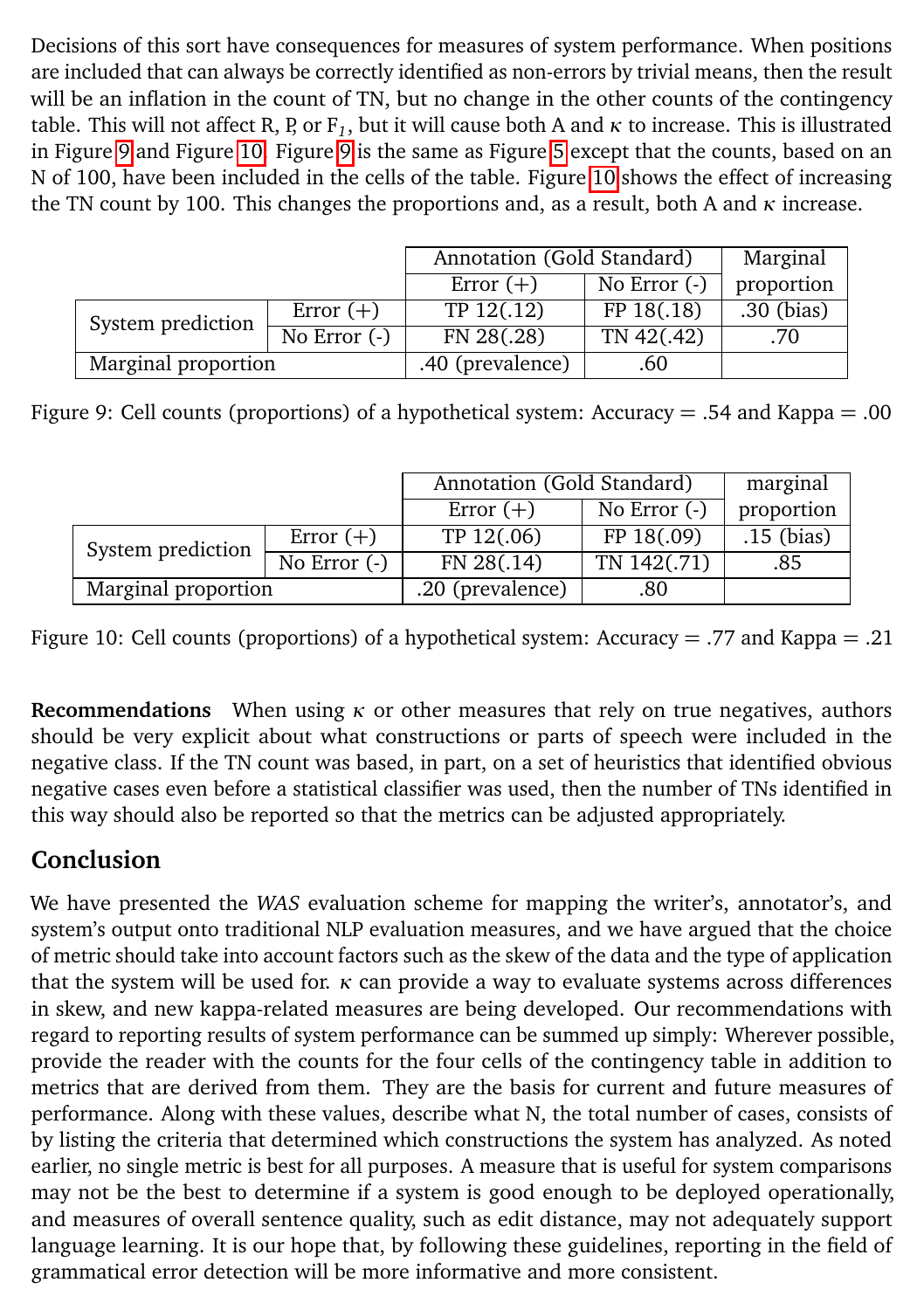# **Acknowledgments**

We would like to thank Michael Heilman, Aoife Cahill and the anonymous reviewers for their helpful comments.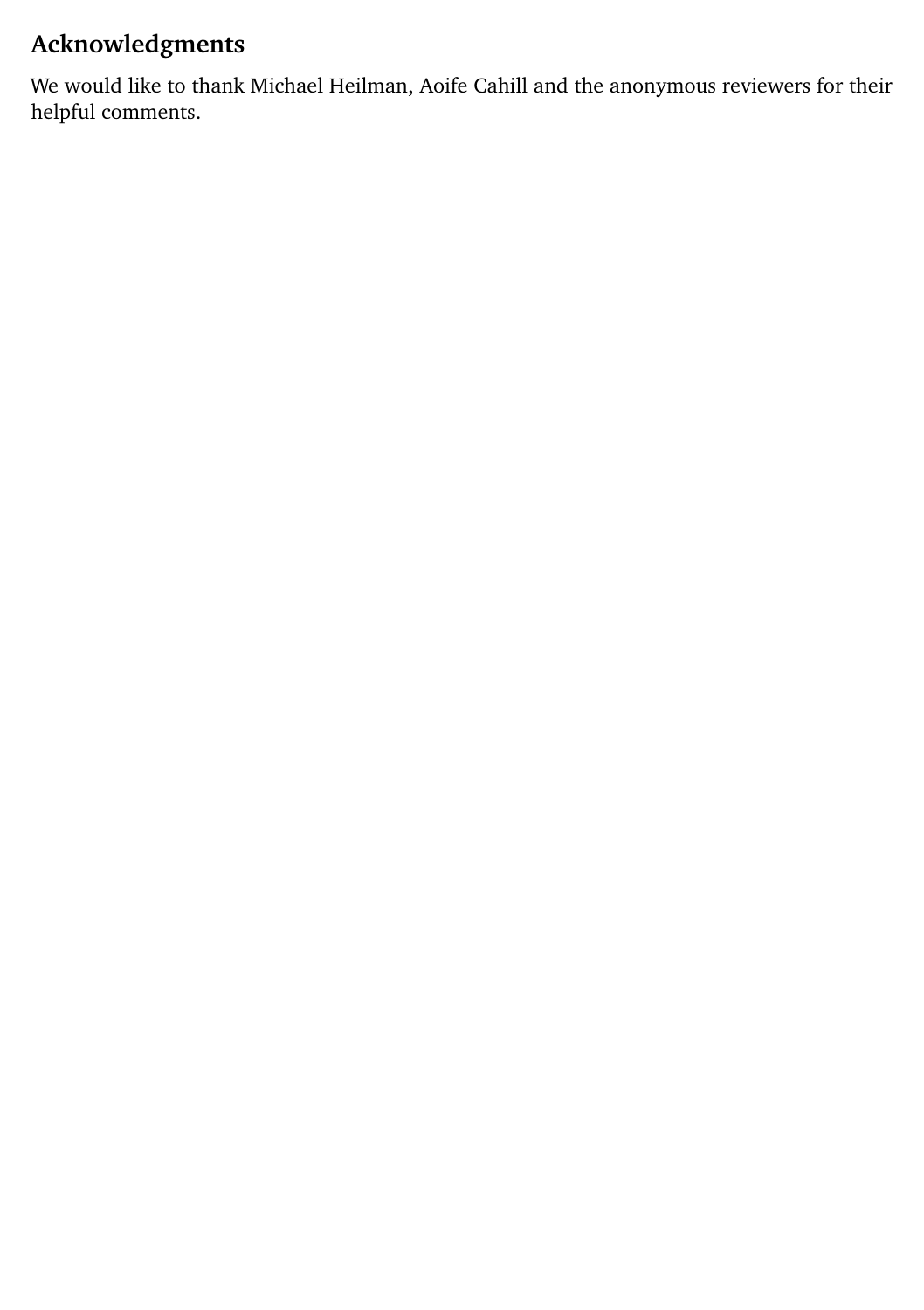### **References**

<span id="page-13-8"></span>Amaral, L. and Meurers, D. (2007). Conceptualizing student models for ICALL. In *Proceedings of the 11th International Conference on User Modeling*, Corfu, Greece.

<span id="page-13-5"></span>Attali, Y. and Burstein, J. (2006). Automated essay scoring with e-rater v.2. *Journal of Technology, Learning, and Assessment*, 4(3).

<span id="page-13-12"></span>Boyd, A. (2010). EAGLE: an error-annotated corpus of beginning learner German. In *Proceedings of LREC-10*, Malta.

<span id="page-13-10"></span>Bradley, A. P. (1997). The use of the area under the ROC curve in the evaluation of machine learning algorithms. *Pattern Recognition*, 30:1145–1159.

<span id="page-13-6"></span>Burstein, J., Chodorow, M., and Leacock, C. (2003). Criterion online essay evaluation: An application for automated evaluation of student essays. In *Proceedings of the Fifteenth Annual Conference on Innovative Applications of Artificial Intelligence*.

<span id="page-13-7"></span>Chodorow, M., Gamon, M., and Tetreault, J. (2010). The utility of article and preposition error correction systems for English language learners: Feedback and assessment. *Language Testing*, 27(3):419–436.

<span id="page-13-9"></span>Cohen, J. (1960). A coefficient of agreement for nominal scales. *Educational and Psychological Measurement*, 20(1):37–46.

<span id="page-13-1"></span>Dahlmeier, D. and Ng, H. T. (2011). Correcting semantic collocation errors with L1-induced paraphrases. In *Proceedings of the 2011 Conference on Empirical Methods in Natural Language Processing*, pages 107–117, Edinburgh, Scotland, UK. Association for Computational Linguistics.

<span id="page-13-11"></span>Dahlmeier, D. and Ng, H. T. (2012). Better evaluation for grammatical error correction. In *Proceedings of NAACL-HLT 2012*.

<span id="page-13-3"></span>Dale, R., Anisimoff, I., and Narroway, G. (2012). HOO 2012: A report on the preposition and determiner error correction shared task. In *Proceedings of the Seventh Workshop on Building Educational Applications Using NLP*, pages 54–62, Montréal, Canada. Association for Computational Linguistics.

<span id="page-13-2"></span>Dale, R. and Kilgarriff, A. (2010). Helping our own: Text massaging for computational linguistics as a new shared task. In *International Conference on Natural Language Generation*.

<span id="page-13-4"></span>Dale, R. and Narroway, G. (2011). The HOO pilot data set: Notes on release 2.0. Technical report, Center for Language Technology, Macquarie University.

<span id="page-13-13"></span>Dale, R. and Narroway, G. (2012). A framework for evaluating text correction. In Chair), N. C. C., Choukri, K., Declerck, T., Dogan, M. U., Maegaard, B., Mariani, J., Odijk, J., and ˘ Piperidis, S., editors, *Proceedings of the Eight International Conference on Language Resources and Evaluation (LREC'12)*, Istanbul, Turkey. European Language Resources Association (ELRA).

<span id="page-13-0"></span>Dickinson, M., Israel, R., and Lee, S.-H. (2011). Developing methodology for Korean particle error detection. In *Proceedings of the Sixth Workshop on Innovative Use of NLP for Building Educational Applications*, pages 81–86, Portland, OR.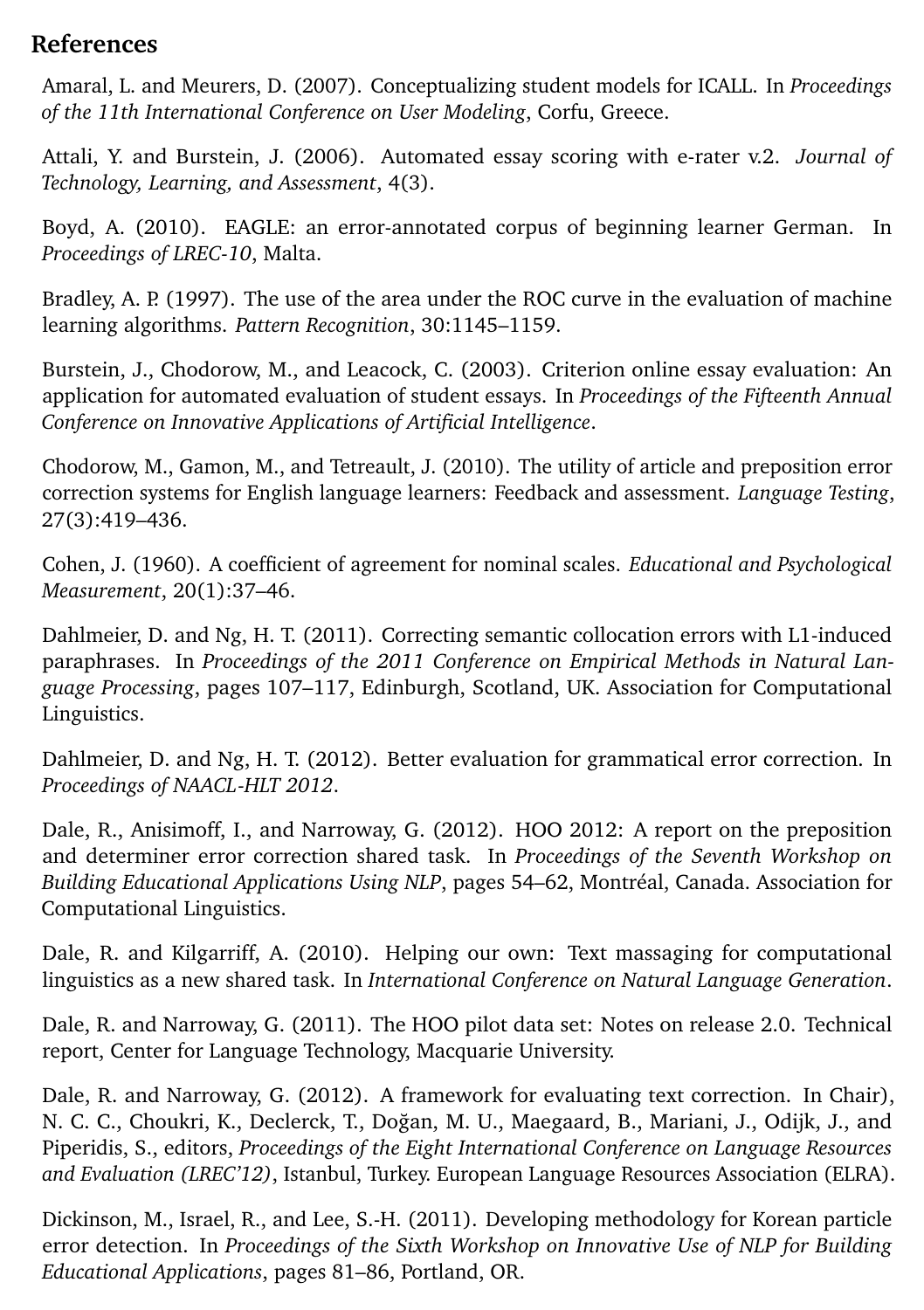<span id="page-14-14"></span>Dickinson, M. and Ledbetter, S. (2012). Annotating errors in a Hungarian learner corpus. In *Proceedings of the 8th Language Resources and Evaluation Conference (LREC 2012)*, Istanbul, Turkey.

<span id="page-14-10"></span>Gamon, M. (2010). Using mostly native data to correct errors in learners' writing: A metaclassifier approach. In *Human Language Technologies: The 2010 Annual Conference of the North American Chapter of the Association for Computational Linguistics*.

<span id="page-14-12"></span>Gamon, M. (2011). High-order sequence modeling for language learner error detection. In *Proceedings of the 6th Workshop on Innovative Use of NLP for Building Educational Applications*.

<span id="page-14-1"></span>Han, N.-R., Chodorow, M., and Leacock, C. (2006). Detecting errors in English article usage by non-native speakers. *Natural Language Engineering*, 12(2):115–129.

<span id="page-14-11"></span>Han, N.-R., Tetreault, J., Lee, S.-h., and Ha, J.-y. (2010). Using an error-annotated learner corpus to develop and ESL/EFL error correction system. In *Language Resources and Evaluation Conference*.

<span id="page-14-13"></span>Hana, J., Rosen, A., Škodová, S., and Štindlová, B. (2010). Error-tagged learner corpus of Czech. In *Proceedings of the Fourth Linguistic Annotation Workshop*, pages 11–19, Uppsala, Sweden.

<span id="page-14-5"></span>Heift, T. and Schulze, M. (2007). *Errors and Intelligence in Computer-Assisted Language Learning: Parsers and Pedagogues*. Routledge.

<span id="page-14-3"></span>Hirst, G. and Budanitsky, A. (2005). Correcting real-word spelling errors by restoring lexical cohesion. *Natural Language Engineering*, 11(1):87–111.

<span id="page-14-7"></span>Israel, R., Tetreault, J., and Chodorow, M. (2012). Correcting comma errors in learner essays, and restoring commas in newswire text. In *Proceedings of NAACL-HLT 2012*.

<span id="page-14-8"></span>Kaymak, U., Ben-David, A., and Potharst, R. (2010). AUK: A simple altenative to the AUC. Technical report, Erasmus Institute of Management, Erasmus School of Economics, Rotterdam, NL.

<span id="page-14-6"></span>Knight, K. and Chander, I. (1994). Automated postediting of documents. In *Proceedings of the Twelfth National Conference on Artificial Intelligence (AAAI)*, pages 779–784, Seattle.

<span id="page-14-9"></span>Krippendorff, K. (2004). Reliability in content analysis. *Human Communication Research*, 30(3):411–433.

<span id="page-14-4"></span>Kukich, K. (1992). Techniques for automatically correcting words in text. *ACM Computing Surveys*, 24(4):377–439.

<span id="page-14-0"></span>Leacock, C., Chodorow, M., Gamon, M., and Tetreault, J. (2010). *Automated Grammatical Error Detection for Language Learners*. Synthesis Lectures on Human Language Technologies. Morgan Claypool.

<span id="page-14-2"></span>Lee, J. and Seneff, S. (2008). Correcting misuse of verb forms. In *Proceedings of ACL-08: HLT*, pages 174–182, Columbus, Ohio.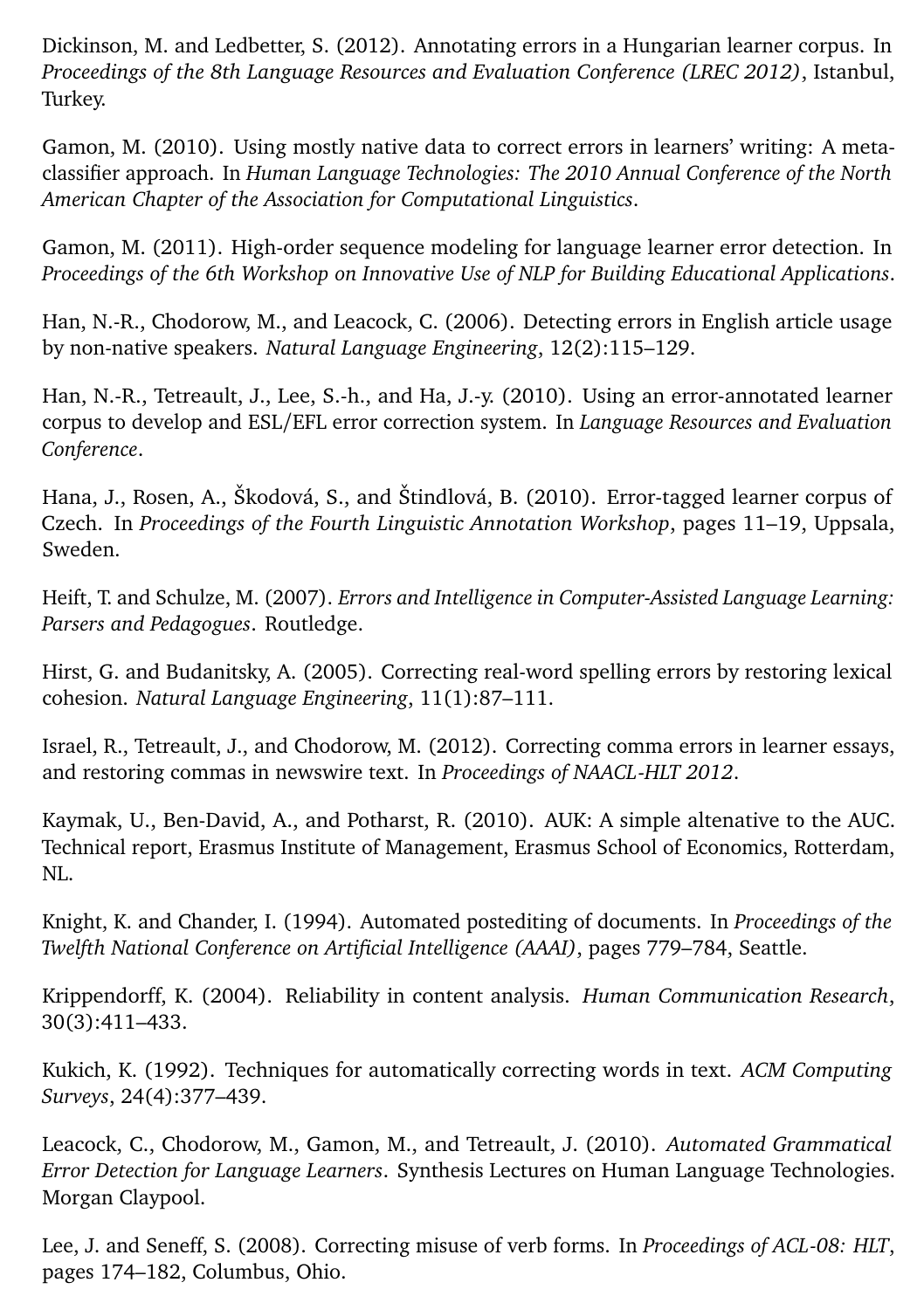<span id="page-15-11"></span>Lee, S.-H., Dickinson, M., and Israel, R. (2012). Developing learner corpus annotation for Korean particle errors. In *Proceedings of the Sixth Linguistic Annotation Workshop (LAW VI)*, pages 129–133, Jeju, Republic of Korea.

<span id="page-15-0"></span>Lonsdale, D. and Strong-Krause, D. (2003). Automated rating of ESL essays. In *Proceedings of the HLT-NAACL 03 Workshop on Building Educational Applications Using Natural Language Processing*, pages 61–67.

<span id="page-15-13"></span>Madnani, N., Tetreault, J., Chodorow, M., and Rozovskaya, A. (2011). They can help: Using crowdsourcing to improve the evaluation of grammatical error detection systems. In *Proceedings of the 49th Annual ACL Conference (Short Papers)*, Portland, USA.

<span id="page-15-1"></span>Meurers, D. (2012). Natural language processing and language learning. In Chapelle, C. A., editor, *Encyclopedia of Applied Linguistics*. Blackwell. to appear.

<span id="page-15-9"></span>Park, Y. A. and Levy, R. (2011). Automated whole sentence grammar correction using a noisy channel model. In *Proceedings of the 49th Annual Meeting of the Association for Computational Linguistics: Human Language Technologies - Volume 1*, pages 934–944.

<span id="page-15-3"></span>Parton, K., Tetreault, J., Madnani, N., and Chodorow, M. (2011). E-rating machine translation. In *Proceedings of the Sixth Workshop on Statistical Machine Translation*, pages 108–115, Edinburgh, Scotland. Association for Computational Linguistics.

<span id="page-15-2"></span>Peng, J. and Araki, K. (2005). Correction of article errors in machine translation using web-based model. In *IEEE NLP-KE*, pages 393–397, Wuhan, China.

<span id="page-15-6"></span>Powers, D. M. W. (2003). Recall and precision versus the Bookmaker. In *Proceedings of the International Conference on Cognitive Science*, pages 529–534, Sydney, Australia.

<span id="page-15-5"></span>Powers, D. M. W. (2012). The problem with kappa. In *Proceedings of the 13th Conference of the European Chapter of the Association for Computational Linguistics*, pages 345–365, Avignon, France. Association for Computational Linguistics.

<span id="page-15-10"></span>Rozovskaya, A. and Roth, D. (2010a). Annotating ESL errors: Challenges and rewards. In *Proceedings of the NAACL HLT 2010 Fifth Workshop on Innovative Use of NLP for Building Educational Applications*.

<span id="page-15-7"></span>Rozovskaya, A. and Roth, D. (2010b). Training paradigms for correcting errors in grammar and usage. In *Proceedings of HLT-NAACL-10*.

<span id="page-15-8"></span>Rozovskaya, A. and Roth, D. (2011). Algorithm selection and model adaptation for ESL correction tasks. In *Proceedings of ACL-2011*.

<span id="page-15-4"></span>Shieber, S. M. and Tao, X. (2003). Comma restoration using constituency information. In *Proceedings of the 2003 Human Language Technology Conference and Conference of the North American Chapter of the Association for Computational Linguistics*.

<span id="page-15-12"></span>Tetreault, J. and Chodorow, M. (2008a). Native judgments of non-native usage: Experiments in preposition error detection. In *Coling 2008: Proceedings of the workshop on Human Judgements in Computational Linguistics*, pages 24–32, Manchester, UK. Coling 2008 Organizing Committee.